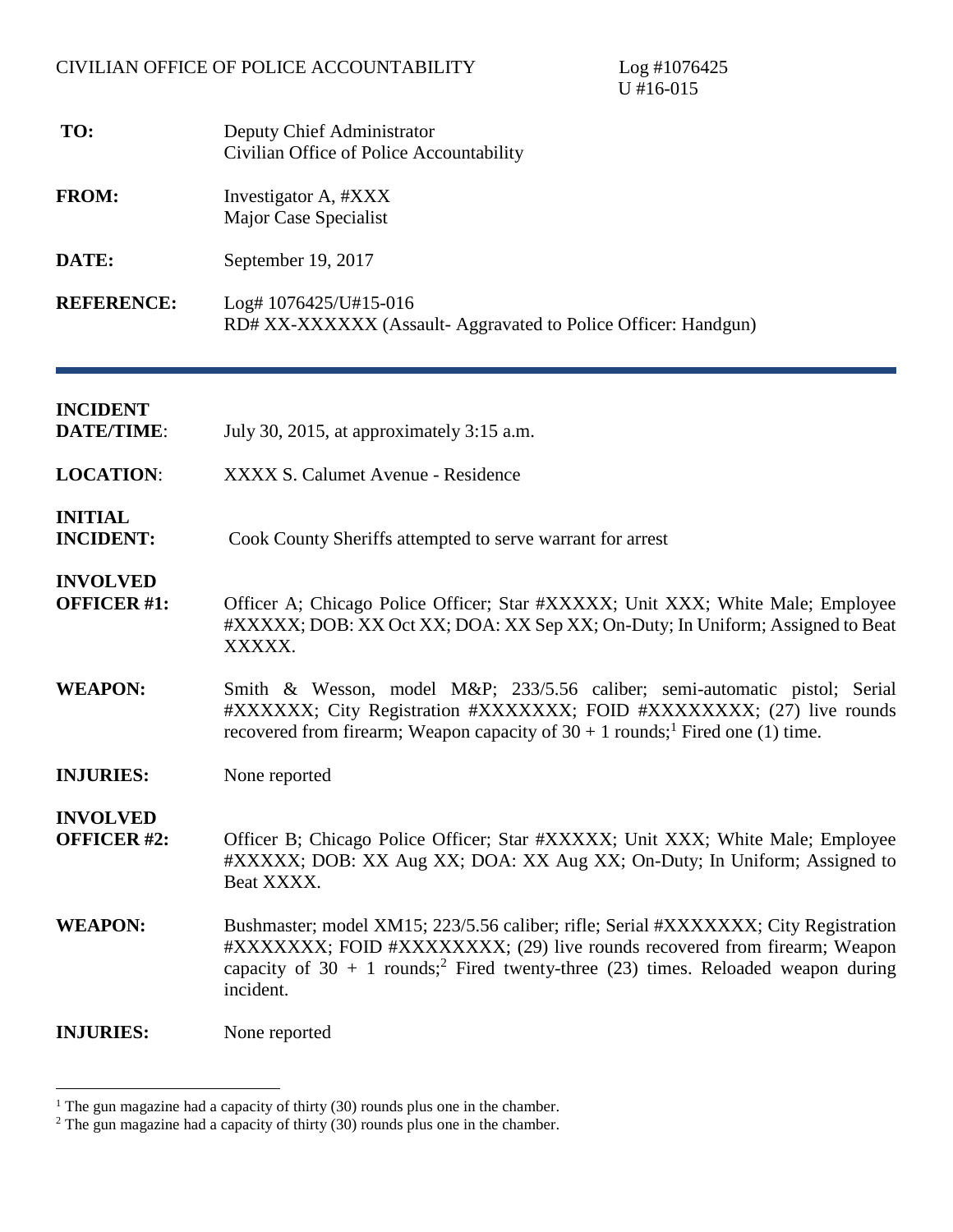| <b>INVOLVED</b><br><b>OFFICER #3:</b> | Officer C; Chicago Police Officer; Star #XXXXX; Unit XXX; Hispanic Male; Employee<br>#XXXXX; DOB: XX Dec XX; DOA: XX December XX; On-Duty; In Uniform; Assigned<br>to Beat XXXXXX.                                                                                              |
|---------------------------------------|---------------------------------------------------------------------------------------------------------------------------------------------------------------------------------------------------------------------------------------------------------------------------------|
| <b>WEAPON:</b>                        | Bushmaster; model XM15-E2S; 223/5.56 caliber; rifle; Serial #XXXXXXX; City<br>Registration #XXXXXXX; FOID #XXXXXXX; (31) live rounds recovered from firearm;<br>Weapon capacity of $30 + 1$ rounds; <sup>3</sup> Fired eighteen (18) times. Reloaded weapon during<br>incident. |
| <b>INJURIES:</b>                      | None reported                                                                                                                                                                                                                                                                   |
| <b>WITNESS</b><br><b>OFFICER #1:</b>  | Sergeant A; Chicago Police Sergeant; Star #XXXX; Unit XXX; Hispanic Male; Employee<br>#XXXXX; DOB: XX Nov XX; DOA: XX Nov XX; On-duty; In Uniform; Assigned to<br>Beat XXXX.                                                                                                    |
| <b>SUBJECT:</b>                       | Subject 1; DOB: XX Jan XX; Address: XXXX S. Calumet Avenue, Chicago, IL; IR<br>#XXXXXXX.                                                                                                                                                                                        |
| <b>WEAPON:</b>                        | Smith & Wesson model SW40VE; .40 caliber; semi-automatic pistol; Weapon capacity of<br>$14 + 1.4$                                                                                                                                                                               |
| <b>INJURIES:</b>                      | Five total gunshot wounds as follows: one gunshot wound to the right hand, right flank,<br>and left shoulder, and through-and-through gunshot wounds to the left wrist and the left<br>foot. Non-Fatal.                                                                         |

<span id="page-1-1"></span><span id="page-1-0"></span> $3$  The gun magazine had a capacity of thirty (30) rounds plus one in the chamber.

 $4$  The gun magazine had a capacity of fourteen (14) rounds plus one in the chamber.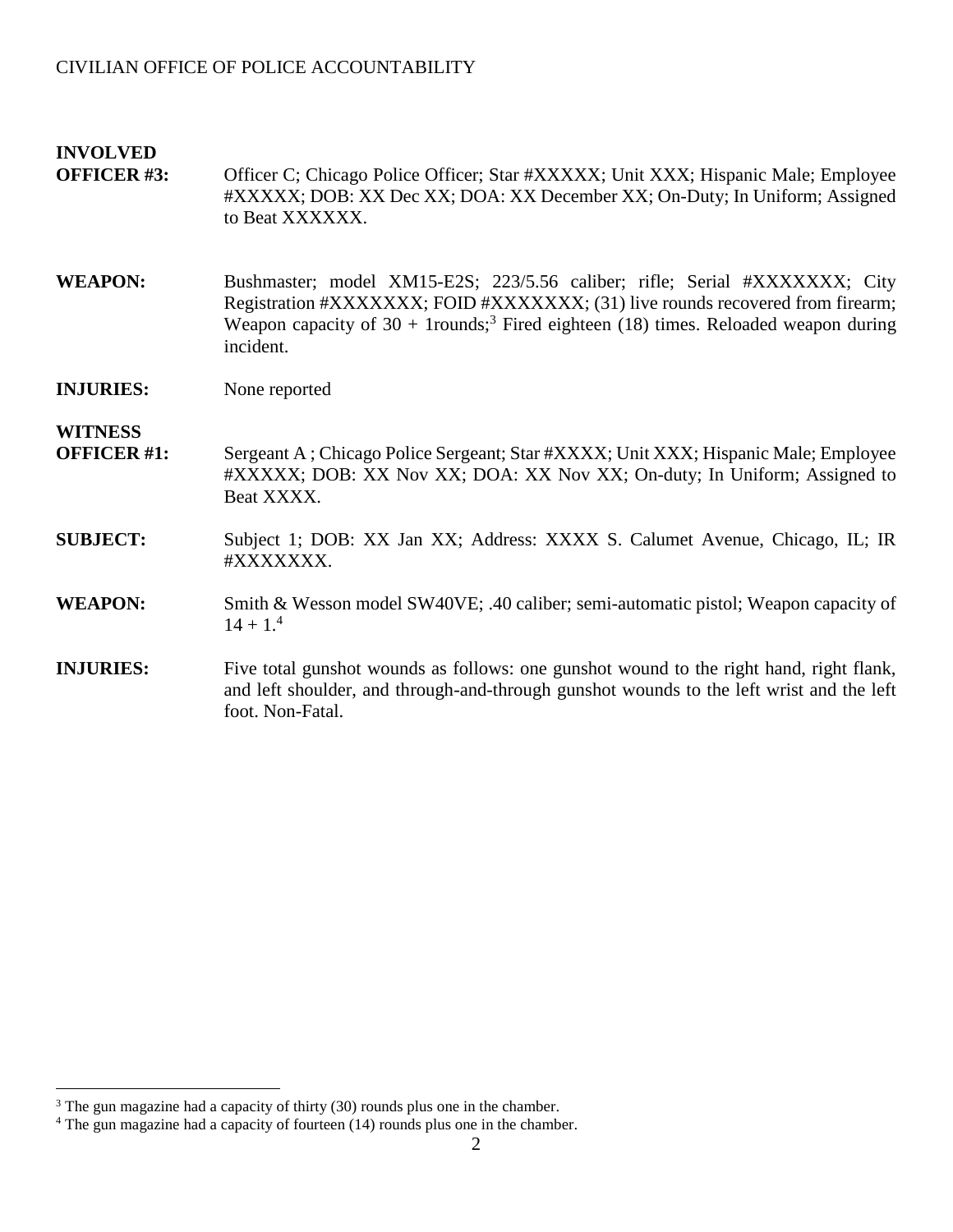#### **SUMMARY OF INCIDENT**

On July 29, 2015, at approximately 7:15 p.m., Cook County Sheriffs attempted to serve an arrest warrant on Subject 1at his residence. After the Sheriffs rang the doorbell, Subject 1 appeared in the window. Subject 1 appeared to be very upset and began yelling obscenities at the Sheriffs. Subject 1 then exited his front door with a pistol in his hand and a large dog alongside him. Subject 1 continued yelling at the Sheriffs and then reentered his house. Subject 1 barricaded himself in his house for over seven hours. During this time, Chicago Police, including a Chicago SWAT team, arrived and surrounded the house.

After negotiations were unsuccessful, the SWAT team launched tear gas into Subject 1' house at approximately 3:07 a.m. on July 30, 2015. Subject 1 exited his house through his back basement door and attempted to gain entry into his detached garage that was occupied by approximately nine SWAT Officers. When the officers blocked his entry, Subject 1 broke the glass of a garage window with his gun and began pointing the gun into the garage at the officers. Subject 1 was also yelling that he was going to kill the officers. Subject 1 returned to his house and then immediately came back towards the garage and pointed his gun towards the garage. Upon observing this, two of the officers, Officer C and Officer B, discharged their firearm at Subject 1. Subject 1 took cover behind the stairwell of his basement but continued to point his gun towards the officers. Officer C and Officer B, along with one other officer, Officer A, again discharged their firearms at Subject 1. A fourth officer, Sergeant A, threw a flashbang that discharged near Subject 1. Subject 1 retreated into his basement and, seconds later, he surrendered to the SWAT team.

Subject 1 was shot several times and survived.

#### **INVESTIGATION**

IPRA<sup>[5](#page-2-0)</sup> obtained relevant video, forensic, and documentary evidence associated with this incident. Additionally, IPRA interviewed Sheriff A, Sheriff B, Sheriff C, and Sheriff D, who witnessed various aspects of this incident as well as the events that took place prior to the Officer Involved Shooting. IPRA also interviewed Involved Police Officer C, Officer B, and Officer A, and Witness Sergeant A and Sergeant B.

IPRA attempted to interview Subject 1, but he did not wish to provide a statement regarding the incident. (Att. 17, 27)

The following are summaries of the relevant evidence obtained in this investigation:

#### **Cook County Sheriff Interviews**

In **interviews with IPRA** on December 30, 2015 and February 10, 2016 **Sheriff A, Sheriff B, and Sheriff C** stated that on July 29, 2015, all three Cook County Sheriffs and their partner, Sheriff E, had an Order of Protection with a domestic battery arrest warrant attached to serve on Subject 1. The Sheriffs arrived at Subject 1' house, XXXX S. Calumet Avenue, at approximately 7:15 p.m. Sheriff A and Sheriff E covered the rear of the house and Sheriff B and Sheriff C approached the front of the house. The house was a two-story, single-family home with a basement. There was a detached garage behind the house that opened to an alley. There were vacant lots on both sides of the house.

<span id="page-2-0"></span><sup>5</sup> COPA replaced IPRA.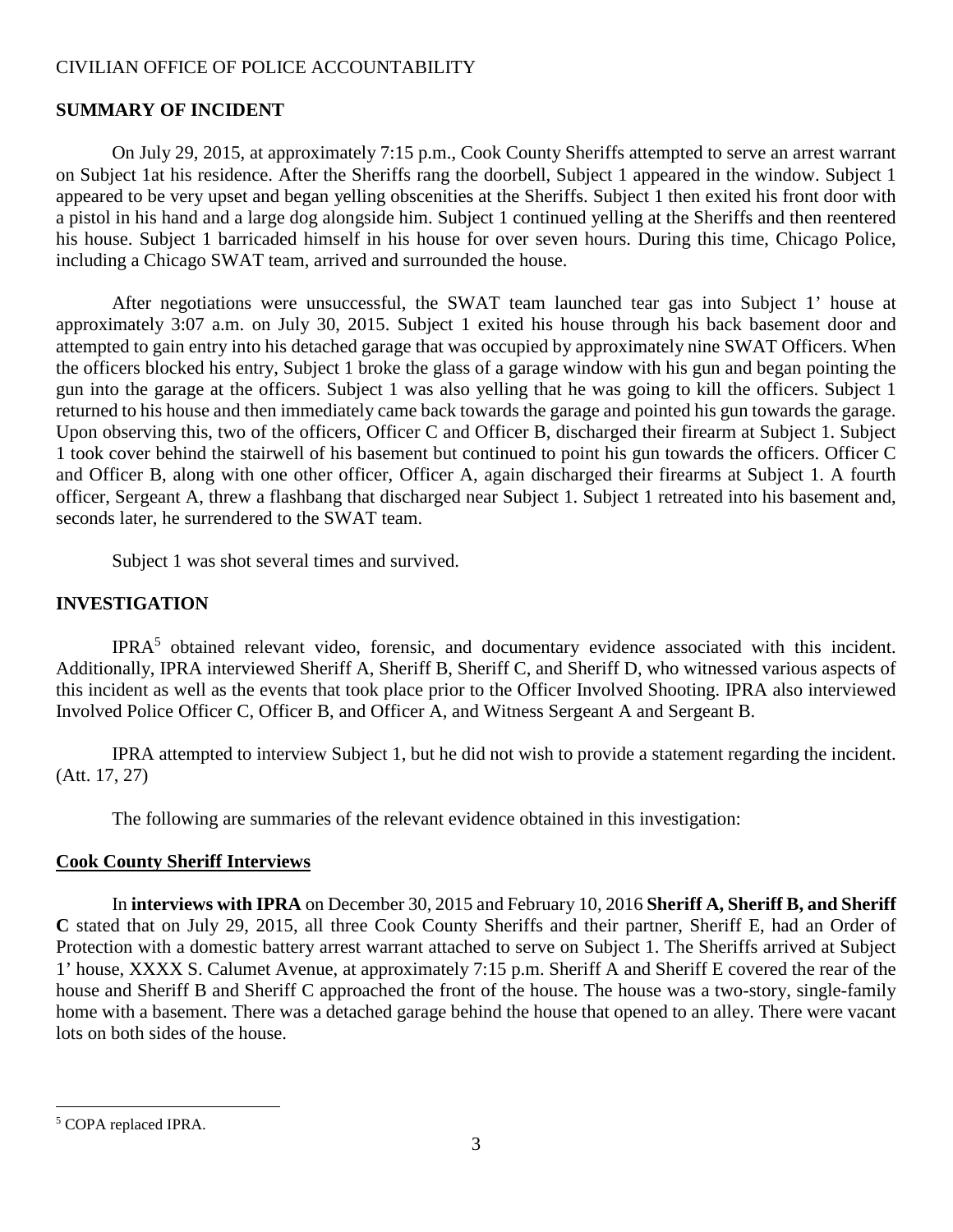Sheriff B and Sheriff C rang the front doorbell. Subject 1 lifted a window and started yelling at the Sheriffs, "what the fuck do you want, get the fuck away from my building." Sheriff C stated that they needed to talk to him and that they had some paperwork for him. Subject 1 shut the window.

Subject 1 exited the house through the front door onto the porch and continued yelling obscenities at the Sheriffs. He then reentered the house and stated "I've got somethin' for you." Subject 1 came back out to the porch with a semiautomatic pistol and a large dog. Sheriff C yelled at Subject 1 to drop the gun. Subject 1 told Sheriff C to drop his gun and said "I'll light you up." Subject 1 yelled some more obscenities, reentered the house, and slammed the door.

Sheriff B did not see a gun because his view of Subject 1 was partially blocked but based on Sheriff C's statement that Subject 1 had a gun, Sheriff B radioed to the dispatcher that Subject 1 had a gun. At this point, Sheriff E retrieved his patrol rifle from his vehicle and he and Sheriff A began covering the front of the house while Sheriff B and Sheriff C covered the back.

Sheriff A recalled seeing Subject 1 through the living room window of the house and he saw Subject 1 carrying a gun. Sheriff A announced his office repeatedly and told Subject 1 that they had a warrant for his arrest. Sheriff A also stated that the warrant was for a misdemeanor and told Subject 1 not to "make it any more serious than it has to be." Subject 1 began to move around the house including to the second floor and the basement. Subject 1 continued to yell obscenities at the Sheriffs and also stated that he was "not going to jail."

Chicago Police began arriving at the scene approximately five minutes after Sheriff B radioed to dispatch that Subject 1 had a gun. Sheriff B stated that ten minutes after he radioed that message, there were approximately twenty officers on the scene. Sheriff A stated that, at some point, he saw Subject 1 open a window, look around at the police officers arriving, and then smile and wave at Sheriff A. Sheriff A thought this was very strange. The SWAT team arrived at approximately 9:00 p.m., and the Sheriffs were relieved of their positions surrounding the house. The Sheriffs gave the SWAT team information regarding what had transpired and the layout of the house. Sheriff A, Sheriff B, and Sheriff C remained on the scene for several hours but none of the Sheriffs were at the scene when the shooting occurred. (Atts. 67, 72, 77)

In an **interview with IPRA** on March 22, 2016, **Cook County Sheriff D**, stated that on July 29, 2015, he was on duty and heard a radio transmission from his co-workers that there was man with a gun barricaded at XXXX S. Calumet Ave. Sheriff D drove to the scene and there were already several Chicago police officers surrounding the house. Sheriff D stayed at the scene for several hours and assisted in securing it. Sheriff D stated that he heard approximately two or three gunshots from a smaller gun, followed by gunshots from a larger gun, and then he heard a radio transmission, "he's shooting at us." Sheriff D stated that he heard approximately fourteen gunshots in total. (Att. 81)

IPRA attempted to interviewed Cook County Sheriff E on several occasions, but was unsuccessful. (Att. 91)

### **Police Officer Interviews**

In an **interview with IPRA** on July 31, 2015, **Witness Sergeant A, #XXXX**, stated that on July 29, 2015, he was on duty dressed in BDU, battle dress uniform.<sup>[6](#page-3-0)</sup> Sergeant A was training with his team on the north side when they received a message that there was a barricaded subject incident and that his team should report to the

<span id="page-3-0"></span><sup>6</sup> Sergeant A described the BDU as a green style uniform.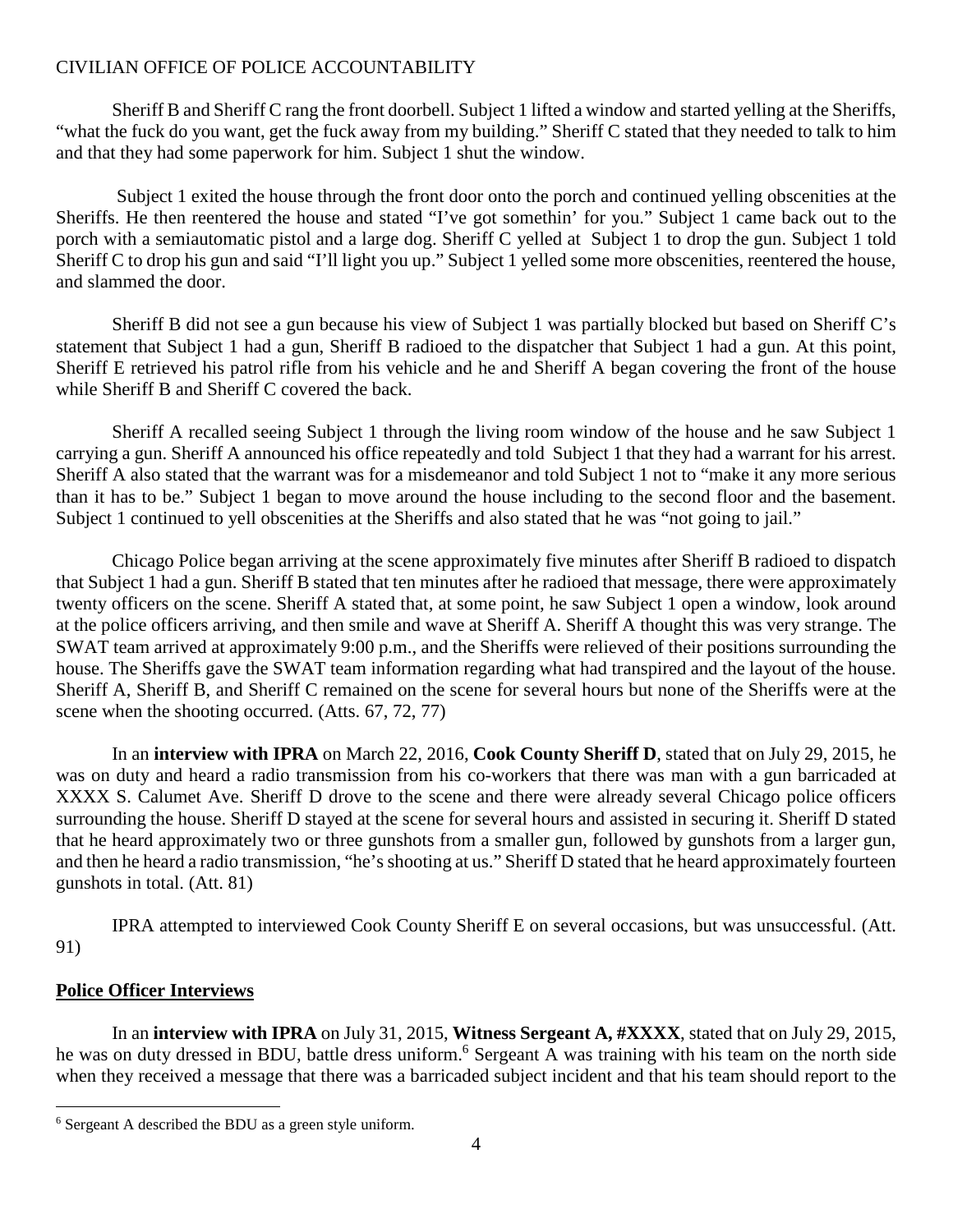scene. Sergeant A and his team arrived at the scene of the barricaded subject at approximately 8:30 p.m. Sergeant A and his team put on their equipment and reported to Command on the scene to be debriefed on the situation. Sergeant A learned that the barricaded subject was a male armed with a gun.

Sergeant A and his team relocated to the back of the house near the detached garage. They were able o gain access into the garage after using a tool to peel a panel from the garage. Once inside the garage, Sergeant A and his team observed the house while negotiations with Subject 1 were taking place. Sergeant A estimated that there was a total of nine officers in the garage. Sergeant A was able to observe the house through a small window next to the entry door into the garage that faced the back of the house. Sergeant A and his team also became aware of Subject 1' appearance and identity through their issued Blackberries. Sergeant A also learned that Subject 1 was former military and had previously served as a police officer in Gary, Indiana.

While Sergeant A was in the garage, attempts were made to negotiate Subject 1' surrender through a negotiator, CPD Sergeant B, #XXXX. After some time had passed, the officers were not receiving any signs of Subject 1 being inside the house and began to believe there was a possibility that Subject 1 had committed suicide. As a result, Sergeant A' team received clearance to introduce tear gas into the house. An officer shot a gas canister from a launcher into a second floor window on the back of the house.

The tear gas agitated Subject 1 and Sergeant A heard on the radio that Subject 1 came to the front door and engaged the team covering the front of the house. Soon after, Officer B and Officer C, who were near the garage window, observed Subject 1 run out of the basement door from the back of the house, up a stairwell to the backyard, and to the garage entry door while carrying a gun. Subject 1 began kicking and pushing the door attempting to gain entry to the garage. Officer B was standing behind the garage entry door and blocked Subject 1 from entering. Officer C began yelling at Subject 1 to drop his gun.

Subject 1 stuck his gun through the open window, pointing it towards the officers inside, and said "I got somethin' for you mother fuckers." Subject 1 next retreated back to the house but then immediately came back out to the backyard. Officer C again yelled at Subject 1 to drop the gun and then began to discharge his firearm at Subject 1. Subject 1 retreated to the basement stairwell and the shooting stopped. Subject 1 then held his gun above his head over the ledge of the stairwell and pointed it at the officers. At this time, Officer C again discharged his firearm at Subject 1. Officer B opened the garage entry door and also discharged his firearm at Subject 1.

Officer B stepped into the backyard and Sergeant A told Officer B that he was going to use a flashbang on Subject 1 to disorient him. Sergeant A then threw a flashbang at the stairwell but it bounced back and discharged near the officers. Sergeant A threw another flashbang and it discharged in the stairwell. Subject 1 reacted to the flashbang and retreated back into the house through the basement door.

The officers came out of the garage into the backyard and illuminated the basement door with their lights. Subject 1 continued yelling at the officers and, moments later, he called for the officers to get him medical attention. The officers told Subject 1 that he had to come to them and Subject 1 crawled out to the stairwell without a gun in his hand.

Sergeant A grabbed Subject 1 and handcuffed him. Sergeant Awaited with Subject 1 until the paramedics arrived in the backyard. Sergeant A recognized Subject 1 from when they had both worked as police officers in the 15<sup>th</sup> District. Sergeant A stated that a gray semiautomatic handgun was recovered at the scene in the basement hallway. Officer B and Officer C verified that it was the gun that Subject 1 was carrying in the backyard. (Att. 19)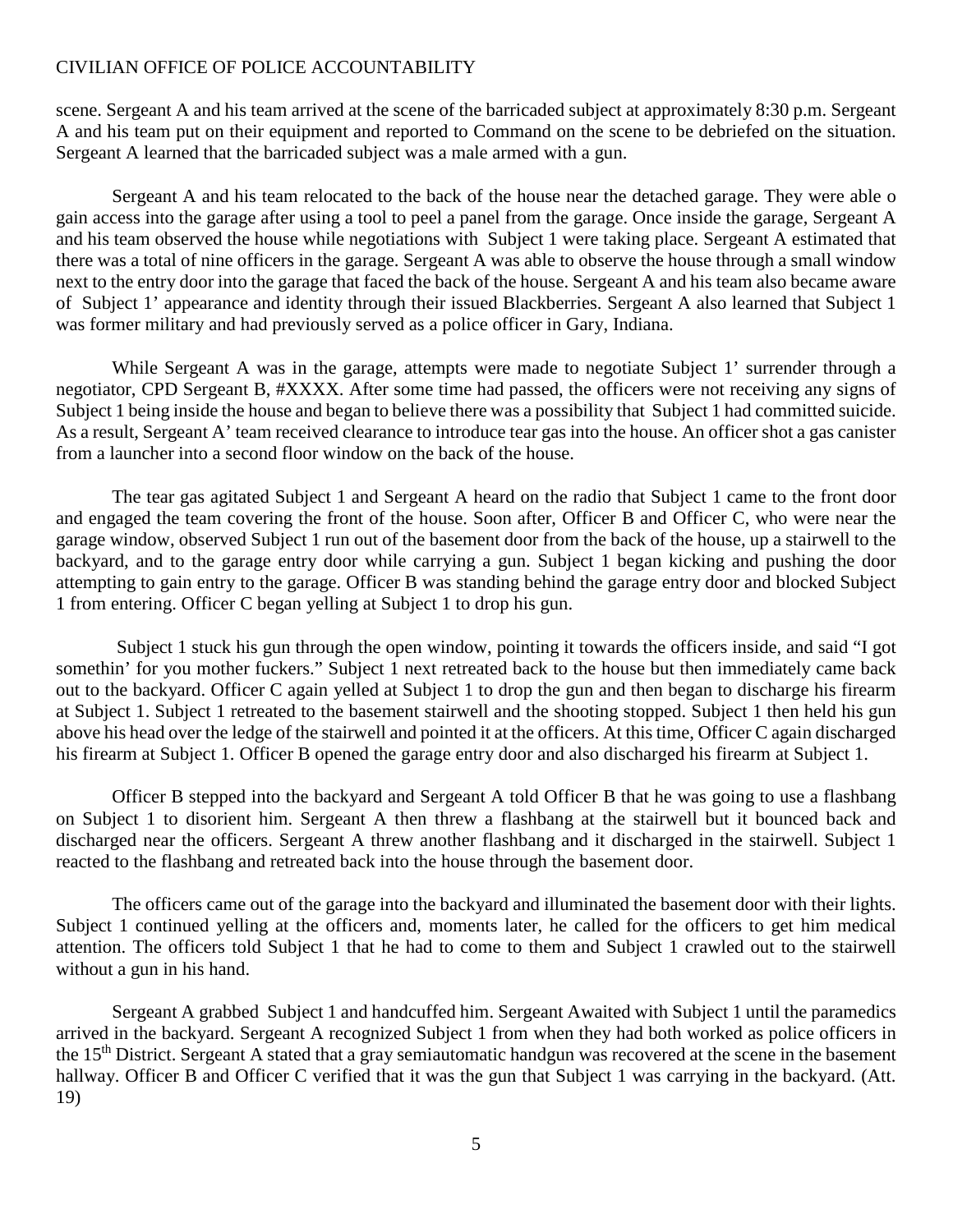In an **interview with IPRA** on August 5, 2015, **Involved Officer C, #XXXXX,** stated that on July 29, 2015,he was off duty and was called to work at approximately 7:30 p.m. in relation to an HBT<sup>7</sup> incident. Officer C put on his BDU, battle dress uniform,<sup>[8](#page-5-1)</sup> and drove to XXXX S. Calumet Avenue. Officer C was a member of the Chicago Police SWAT team and his rank was team leader ultimate. Officer C was second in command to the team leader, who was Officer B.

When Officer C arrived at the scene, he was directed to the garage where the rest of his team was already positioned. Officer C recalled there being negotiations with the barricaded subject who had been identified as Subject 1. Officer C knew Subject 1 from when they were in the same Chicago Police Academy class in 1996. At some point, Command decided to introduce tear gas into the house. A member of Officer Sheriff C's team, Officer E, used a launcher to shoot a tear gas canister into a second floor window on the back of the house. Officer C provided shielding for Officer E with a ballistic shield while he launched the canister. A few minutes after the gas was released, Subject 1 exited the house through the front door with a gun. Officer C could hear him yelling at the officers stationed in the front of the house. Officer C then heard over the radio that Subject 1 had reentered the house.

Officer C and Officer B were both positioned near a window on the back of the garage next to the garage entry door. Officer B was observing the back of the house through the window and, soon after Subject 1 reentered the house, Officer B yelled that Subject 1 was exiting the back door and had a gun. Subject 1 walked to the garage entry door and attempted to open it. Officer C recalled Subject 1 kicking and pushing the door and stating that he was going to kill the officers inside the garage. Officer B stepped behind the door and pushed against it to keep Subject 1 from opening it. Officer Sheriff C assisted Officer B in keeping the door shut.

Officer Sheriff C then saw a gun break the garage window and come through the open window while pointing inside the garage. There was a ballistic blanket that the SWAT team had hung on the window and Officer C repositioned the blanket to cover the entire window. Officer C saw Subject 1' hand as he forced the gun into the ballistic blanket. The officers were yelling at Subject 1 to drop the gun. Officer C then heard shuffling and looked out the window. Officer Sheriff C saw Subject 1 reentering the house through the basement door and slam the door behind him.

Officer C repositioned near the window with his firearm outside the window and his line of sight on the basement door. Approximately twenty to thirty seconds later, Subject 1 reappeared from the back basement door and began running up the stairs into the backyard. Once Subject 1 reached the top of the stairs, Officer C saw Subject 1 point his firearm in Officer Sheriff C's direction. Officer C discharged his firearm at Subject 1 approximately five to seven times.

Subject 1 fell and took cover behind the concrete wall of the basement stairwell. Officer C stopped discharging his firearm. Subject 1 was still yelling that he was going to kill the officers. Officer Sheriff C then observed Subject 1' gun above the ledge pointing towards the garage. Subject 1 kept his body behind the concrete wall but he raised his gun above his head.

When Officer Sheriff C saw the firearm pointed towards the garage, he again discharged his firearm at Subject 1. Officer Sheriff C also believed that Officer B discharged his firearm at Subject 1. After Subject 1' gun was no longer visible over the ledge, the officers ceased their gunfire. After this second volley of gunfire, Officer

<span id="page-5-1"></span><span id="page-5-0"></span><sup>7</sup> Hostage Barricade Team.

<sup>&</sup>lt;sup>8</sup> Officer C described the uniform as a green BDU SWAT uniform.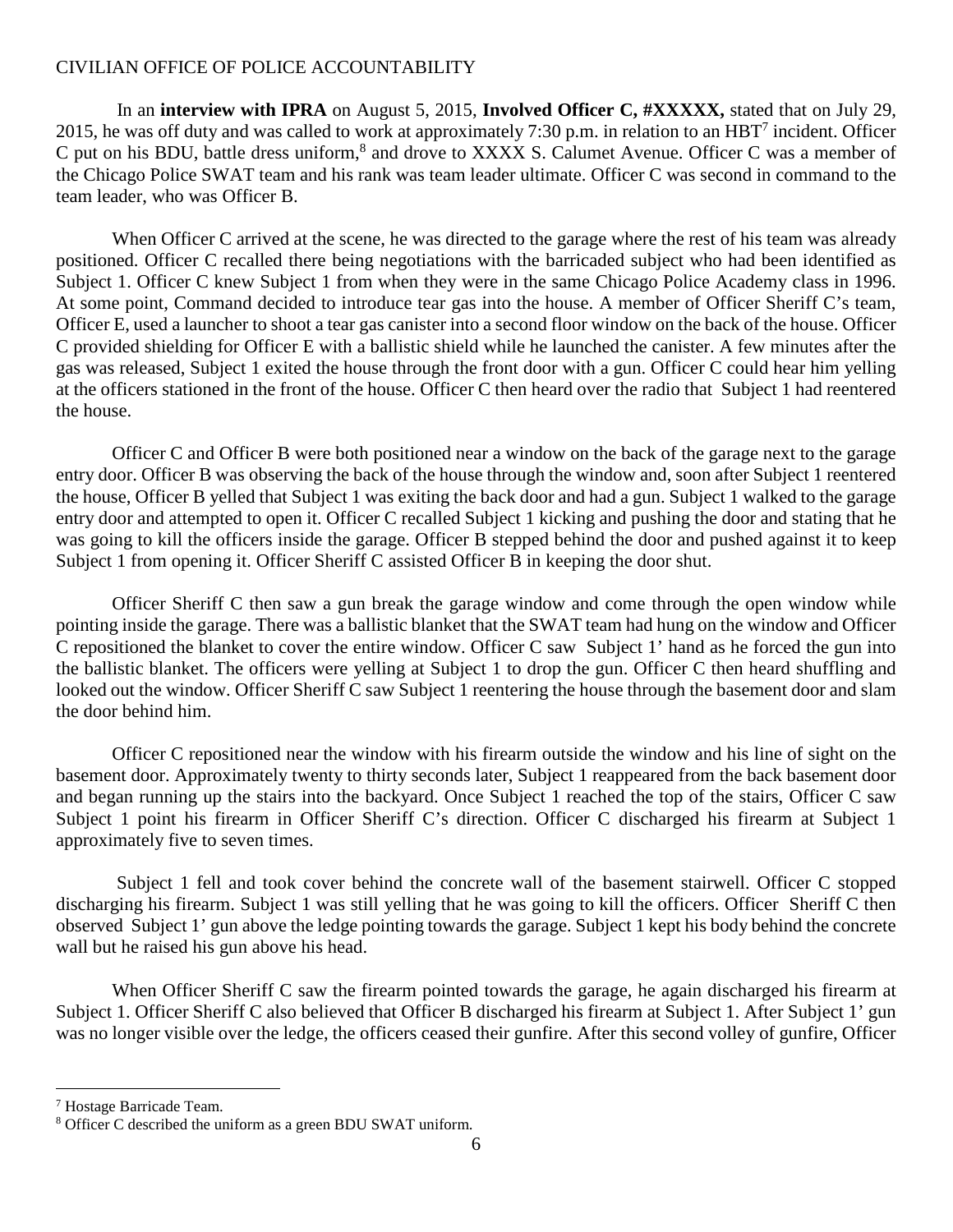C reloaded his firearm. Officer C recalled Subject 1 still being combative at this time and stating that he had one more bullet and was going to take one of the officers with him.

Officer Sheriff C stated that Sergeant A threw two flashbangs towards Subject 1. The first rolled back at the officers but the second discharged near Subject 1 in the stairwell. Subject 1 retreated into his house through the basement door. Officer Sheriff C observed Subject 1 lying on the basement floor and that he dropped his gun. Officer C directed Subject 1 to crawl to the backyard for medical attention. (Att. 38)

In an **interview with IPRA** on August 5, 2015, **Involved Officer B, #XXXXX**, stated that on July 29, 2015, he was on duty in his BDU, battle dress uniform,<sup>[9](#page-6-0)</sup> when he was alerted to a barricaded subject incident at XXXX S. Calumet Ave. Officer B and his team arrived at the scene at approximately 8:30 p.m. Officer B was a member of the Chicago Police SWAT team and his rank was team leader.

Officer B was directed to the detached garage in the back of the house. Officer B entered the garage and called for a ballistic blanket to cover a window next to the garage entry door. The garage was approximately ten to fifteen feet from the house and the back of the house had a basement door that could be accessed by walking down five or six steps in a stairwell.

While in the garage, Officer B learned that the barricaded subject was Subject 1 and that he was a former Chicago Police Officer with a military background. Officer B also heard on his radio that attempts were being made to negotiate surrender with Subject 1. Officer B also recalled that Subject 1' sister and ex-wife attempted to contact Subject 1 to have him surrender. Officer B heard Subject 1 yelling at various times including him telling the officers that he was going to kill them.

Officer B stated that his team was directed to introduce tear gas into the house. Officer E used a launcher to shoot a canister of tear gas into a second floor window on the back of the house. Officer B directed his team to put on their gas masks in preparation for possible entry into the house.

Approximately three minutes after the gas was introduced into the house, Officer B heard on his radio that Subject 1 had exited the house through the front door with a gun in his hand. Officer B next heard that Subject 1 was moving to the rear of the house. Officer B observed Subject 1 exit the basement door from the back of the house with a pistol in his hand.

Subject 1 approached the garage entry door and began battering his shoulder into the door to gain access to the garage. Officer B put his foot in front of the door and kept the door shut. Subject 1 appeared to be very agitated and began screaming at the officers in the garage. Officer B yelled at Subject 1 to drop his gun.

Subject 1 broke the garage window with his gun and began pointing the gun into the garage. Officer C moved the ballistic blanket in front of the opening and the gun began pressing against the ballistic blanket through the window. Officer B stated that he had no doubt that Subject 1 was trying to kill him with his gun.

After the gun was pointed into the garage for approximately three seconds, Subject 1 returned to the house through the basement door. Subject 1 almost immediately came back outside and pointed his gun towards the officers. At this time, Officer C discharged his firearm at Subject 1 from inside the garage. Officer B also opened the garage entry door and discharged his firearm at Subject 1 approximately eight to ten times.

<span id="page-6-0"></span><sup>9</sup> Officer B described the uniform as a "green BDU, ugly green BDU."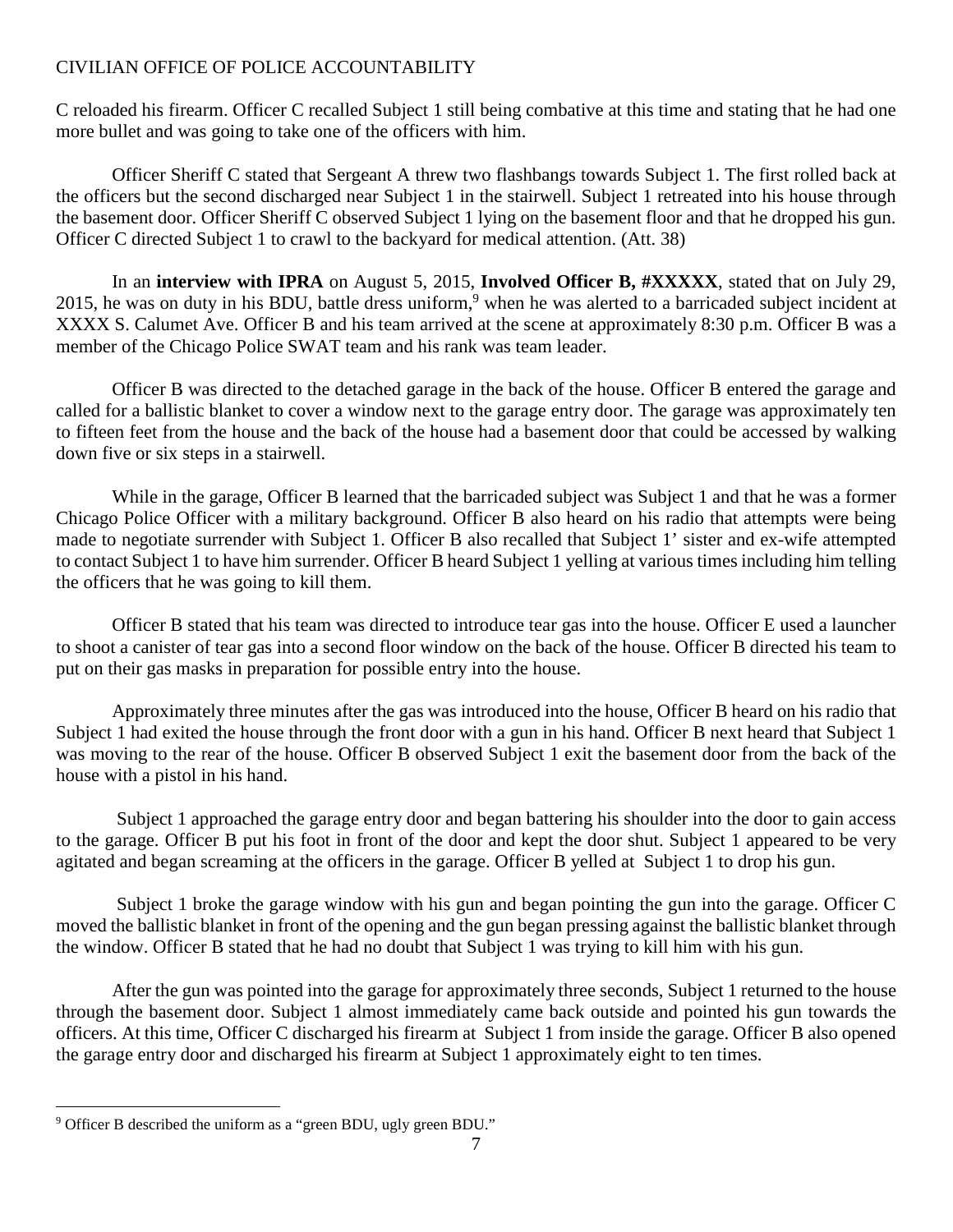Subject 1 retreated behind the concrete wall of the basement stairwell and there was a lull in the shooting. Officer B stepped outside of the garage and Subject 1 began pointing his gun at the officers over the ledge of the concrete wall. Officer B and Officer C again discharged their firearms at Subject 1.

The officers stopped firing and Sergeant A threw a flashbang towards Subject 1. The first flashbang did not discharge near Subject 1 but Subject 1 yelled that he had one more bullet and was going to take one of the officers with him. Sergeant A threw another flashbang into the stairwell that discharged near Subject 1. Subject 1 stood up in the stairwell and pointed his gun towards the officers. Officer B again fired his weapon at Subject 1 approximately ten times. Subject 1 retreated into the house through the basement door. Officer B reloaded his firearm.

Officer B heard Officer C giving Subject 1 verbal direction and he saw Subject 1 lying on the basement floor without a gun in his hands. Subject 1 told the officers that he needed medical attention and demanded the officers come into the basement to get him. Officer C told him that he would need to crawl outside and Subject 1 crawled to the stairwell. The officers placed Subject 1 under arrest and later found Subject 1' gun on the basement floor. (Att. 40)

In an **interview with IPRA** on August 12, 2015, **Involved Officer A, #XXXXX**, stated that on July 29, 2015, he was on duty in his BDU, battle dress uniform,<sup>[10](#page-7-0)</sup> when he was alerted to a barricaded subject incident at XXXX S. Calumet Avenue. When Officer A arrived at the scene at approximately 9:45 p.m., he put on his heavy armor equipment and reported to Command. Officer A learned that the barricaded subject was Subject 1 and he was a former Chicago Police Officer. Officer A also learned that Subject 1 had a gun and a large dog in the house. Officer A was assigned to the back of the house and once he relocated to the back of the house, he checked in with his team leader, Officer B.

For the next several hours, officers attempted to negotiate with Subject 1 to get him to surrender. At approximately 3:05 a.m., Officer A's team was given instructions to introduce tear gas into the house. Officer E used a launcher to shoot a canister of gas into a second floor window on the back of the house. Subject 1 then exited the house through the front door and was screaming obscenities at the officers. Subject 1 returned to the house and, soon after, Officer B reported that Subject 1 was exiting the back of the house with a gun.

Officer A was standing outside of the garage observing the side of the house when he heard Officer B's radio transmission and then heard Subject 1 banging on the garage door. Officer A heard the officers inside yelling at Subject 1 to drop the gun and then heard glass break. Officer A began to move forward towards the backyard and heard gunshots.

Officer A continued moving along the side of the garage and when he could view the backyard, he did not see anyone. Officer A then heard additional gunshots and he crouched on his knee to see into the concrete stairwell to the basement door. Officer A could not identify who was firing the gunshots. While observing the stairwell, Officer A observe Subject 1 with a pistol raised above his head pointed towards the garage. Subject 1 was yelling that he going to kill all of the officers and take at least one of the officers with him.

Sergeant A threw a flashbang toward Subject 1 but it rolled back towards the officers. Sergeant A threw a second flashbang into the stairwell and it discharged near Subject 1. There was a large amount of smoke but Officer A observed Subject 1 still pointing his gun towards the officers. Officer A did not have a clear shot at Subject 1 at this time. Officer A then observed Subject 1 stand up very fast with his weapon and Officer A

<span id="page-7-0"></span> $10$  Officer A described the uniform as a green BDU uniform.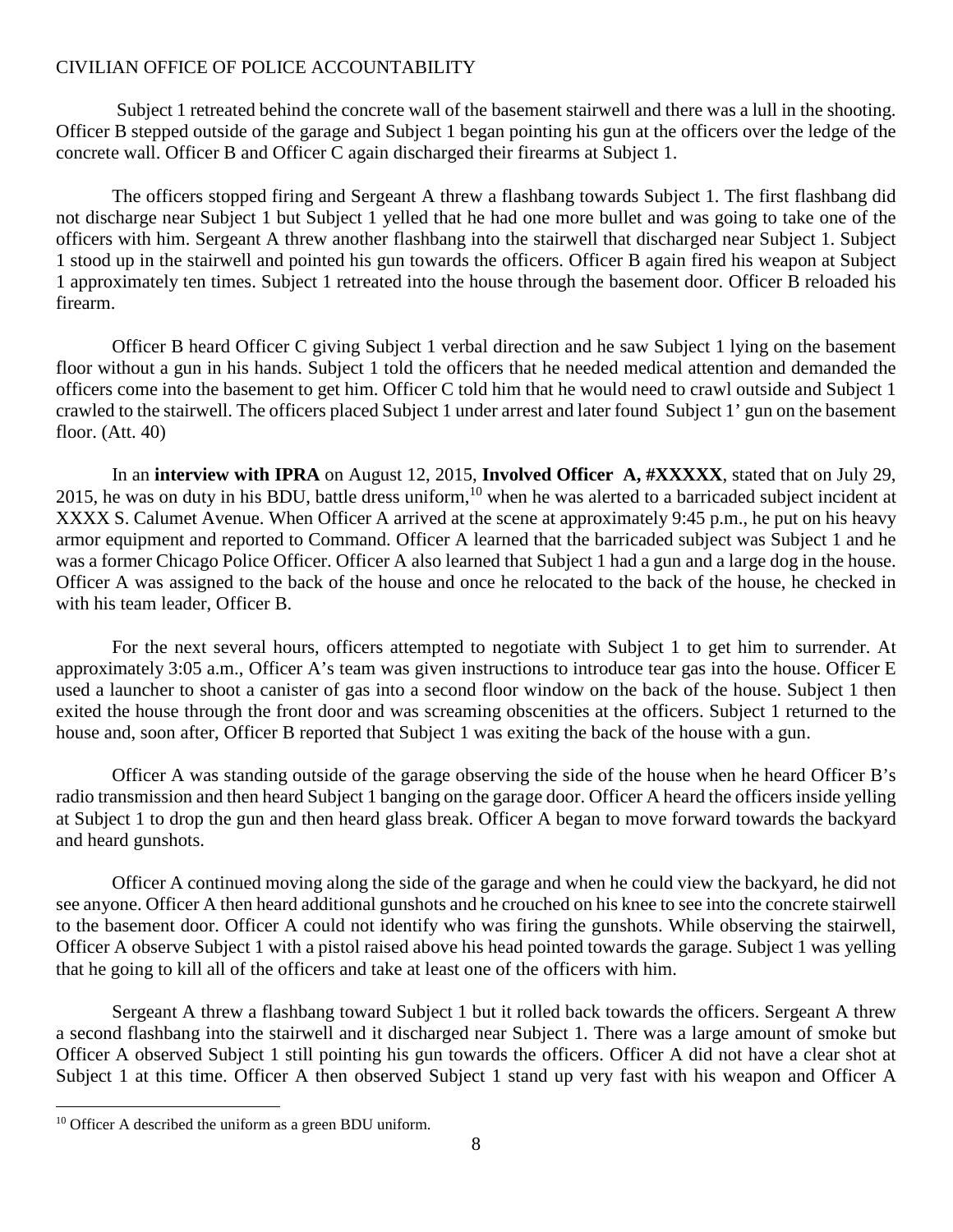discharged his firearm one time towards Subject 1. Other officers also discharged their firearms at Subject 1 and Subject 1 retreated back into the house.

Subject 1 began yelling that he had been shot and requested that the officers get him an ambulance. Sergeant A and Officer C directed Subject 1 to show his hands and crawl out to the backyard. Subject 1 complied and the officers placed him under arrest. Officer A assisted Officer D in carrying Subject 1 to the alley and they began giving him medical attention. They placed Subject 1 onto a board and brought him to an ambulance that was stationed outside the "hot zone."<sup>[11](#page-8-0)</sup> (Att. 52)

In an **interview with IPRA** on March 28, 2016, **Witness Sergeant B, #XXXX**, stated that on July 29, 2015, he was in plain clothes and learned of a barricaded subject incident at XXXX S. Calumet Avenue. Sergeant B was a negotiator for the Chicago Police SWAT team. Sergeant B responded to the scene at approximately 8:30 p.m. and began by interviewing the Sheriffs who had attempted to serve a warrant on Subject 1. Sergeant B received permission from CPD Deputy Chief to speak to Subject 1 and Sergeant B called Subject 1' cell phone. The call was not answered.

Sergeant B continued gathering information from inside his command van via computer inquiries. Sergeant B also interviewed Subject 1's ex-wife and sister. His ex-wife stated that Subject 1 was a former Chicago Police Officer assigned to the 15<sup>th</sup> District. She also stated that she moved to Las Vegas with Subject 1 and that is why he ended his employment with the Chicago Police. Subject 1' ex-wife stated that he was former military and had access to weapons inside the house. Lastly, she stated that Subject 1 had recently became violent and struck her, resulting in the warrant for his arrest. Subject 1' sister generally reported the same background information and also added that Subject 1 may suffer from paranoia and may be abusing narcotics, specifically cannabis with PCP.

Subject 1 returned Sergeant B' call from his cell phone. Subject 1 was very loud, upset, and was yelling unintelligible words. Sergeant B attempted to calm him down and explained who he was. Subject 1 did not believe that Sergeant B was the police and he hung up the phone. Sergeant B continued to call him and they had approximately four brief conversations before Subject 1 ended the call. Sergeant B recalled that Subject 1 requested \$15 million and a corned beef sandwich with a pickle.

Subject 1 stopped answering Sergeant B' calls and the calls began going straight to voicemail. Sergeant B and two other negotiators entered an armored SWAT vehicle and approached the front of the house. Another negotiator used a PA system to tell Subject 1 to answer the phone and to turn on a light to show that he could hear them. The negotiators also brought Subject 1's sister to the front yard to speak to him but that did not have any effect. Sergeant B remained at the scene until Subject 1 was arrested but he did not hear any of the gunshots. (Att. 87)

### **Video & Audio Evidence**

The **Office of Emergency Management and Communication (OEMC) Event Queries** were collected and made part of this case file. On July 29, 2015, at 8:03 p.m., an event was reported describing a barricade incident at Calumet and 47<sup>th</sup> Street with a staging point at Calumet and 49<sup>th</sup> Street. On July 30, 2015, at 3:07 a.m., two tear gas canisters were deployed into the barricaded residence at XXXX S. Calumet Avenue. At 3:12 a.m., multiple shots were fired at the barricaded residence. At 3:16 a.m., officer calls were made for an ambulance to the residence. (Att. 25, 53)

<span id="page-8-0"></span><sup>&</sup>lt;sup>11</sup> Officer A stated the house was still considered "hot" because it had not been cleared yet.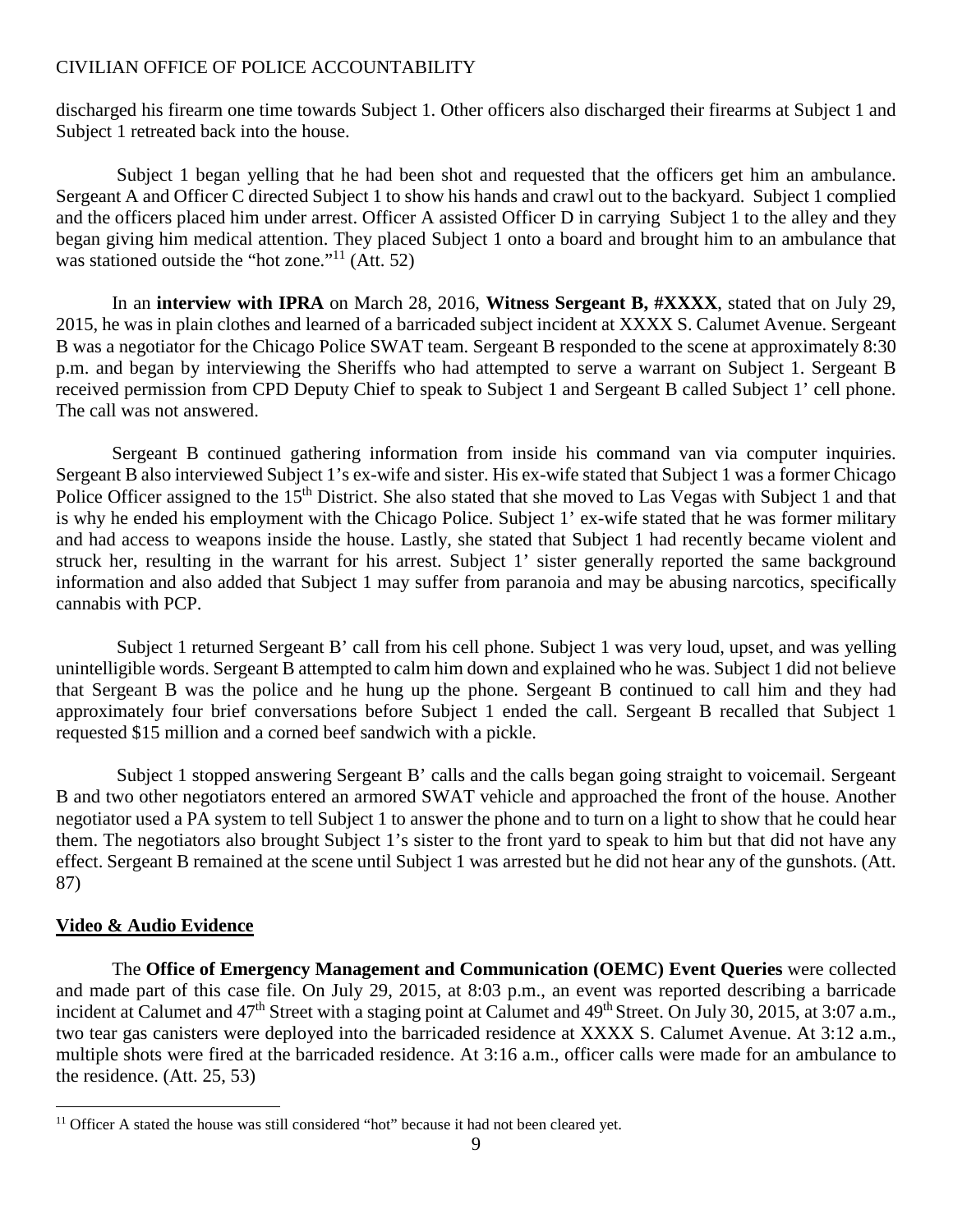#### **Forensic Evidence**

**Evidence Technician Photographs and Video** depict the scene and the recovered evidence including several shell casings inside the garage and in the backyard, and two gas canisters near the back of the house. The photographs and video depict a broken garage window next to the entry door and a riot shield inside the garage behind the door. The photographs and video also depict blood stains on the concrete walkway in the backyard near the stairwell to the basement door. The photographs and video of the basement depict additional blood stains on the floor, a handgun lying on the floor, a loaded gun magazine on a table. There are also several bullet holes in the walls near the basement exterior entry and in the basement doors. The photographs and video also depict exterior windows of the house with large holes that appear to have been caused by the officers firing tear gas canisters into the house. (Atts. 37, 44, 45, 46, 47, 48)

**CPD Crime Scene Processing Reports** XXXXXXX and XXXXXXX completed on July 30, 2015 document the evidence identified, collected, and inventoried in connection with this incident. A summary of that information is as follows:

The gun in the possession of Subject 1 was a Smith & Wesson model SW40VE, .40 caliber, semiautomatic pistol, with an expired City Registration #R017816S, and Inventory #XXXXXXX. The evidence technicians recovered fourteen (14) Winchester 40 S & W cartridges from the firearm.

Officer A's gun was a Smith & Wesson model M & P, 223 caliber, rifle, Registration #XXXXXXX, and Inventory #XXXXXXX. The gun magazine had a thirty (30) shot capacity and there were twenty-six (26) Winchester 223 REM cartridges recovered from the magazine and one (1) Winchester 223 REM cartridge recovered from the chamber.

Officer Sheriff C's gun was a Bushmaster model XM15-E2S, 223 caliber, rifle, Registration #XXXXXXX, and Inventory #XXXXXXXX. The gun magazine had a thirty (30) shot capacity and there were thirty (30) Winchester 223 REM cartridges recovered from the magazine and one (1) Winchester 223 REM cartridge recovered from the chamber.

Officer B's gun was a Bushmaster model XM15-E2S, 223 caliber, rifle, Registration #XXXXXXX, and Inventory #XXXXXXXX. The gun magazine had a thirty (30) shot capacity and there were twenty-eight (28) Winchester 223 REM cartridges recovered from the magazine and one (1) Winchester 223 REM cartridge recovered from the chamber. Forensic Investigators also processed a gun magazine, Inventory #XXXXXXXX, from Officer B which had a capacity of thirty (30) and contained three (3) Winchester 223 REM cartridges.

There were two other gun magazines inventoried. One gun magazine, Inventory #XXXXXXX, had a capacity of thirty (30) and contained nine (9) Winchester 223 REM cartridges.<sup>[12](#page-9-0)</sup> The second gun magazine, Inventory #XXXXXXXX, had a capacity of fourteen (14) and contained fourteen (14) Winchester .40 S&W cartridges.[13](#page-9-1) Forensic Investigators also administered a gunshot residue (GSR) kit to Subject 1 while at Stroger Hospital in the emergency room. (Atts. 15, 16)

<span id="page-9-0"></span> $12$  This gun magazine is believed to have belonged to Officer C. The gun magazine was recovered from a table in the garage near the entry door at the location of incident.

<span id="page-9-1"></span> $13$  This gun magazine is believed to have belonged to Subject 1. The gun magazine was recovered from an end table next to a chair in the basement at the location incident.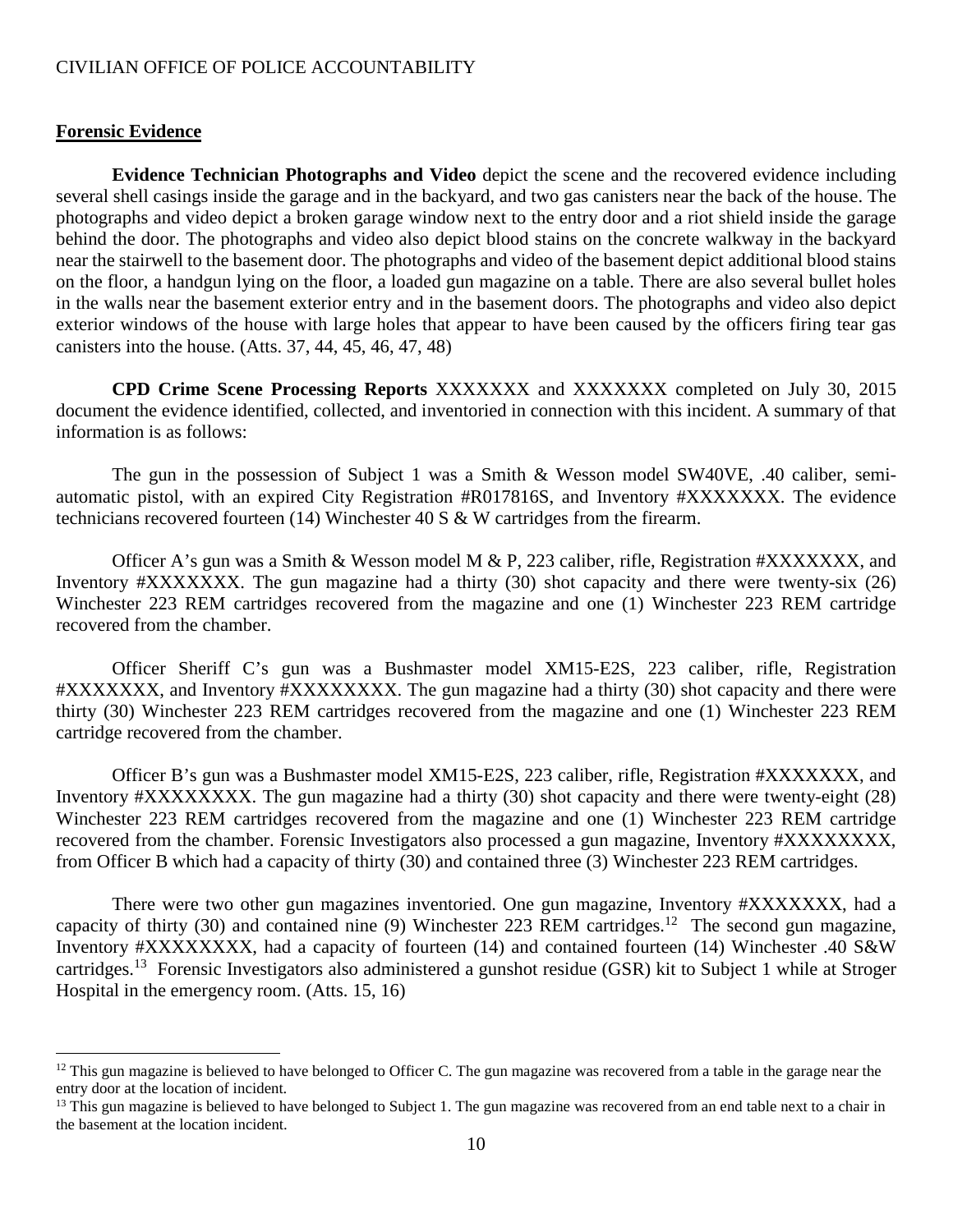**Illinois State Police (ISP) Forensic Science Laboratory Reports** dated October 8, 2015, October 9, 2015, May 24, 2016, September 8, 2016, and February 4, 2016, document that the gun in the possession of Subject 1 was a Smith & Wesson model SW40VE, .40 caliber, semi-automatic pistol, Serial #XXXXXXXX, Inventory #XXXXXXX, was examined and operable. ISP entered the information related to a test fired cartridge case from the pistol into the Integrated Ballistics Identification System (IBIS) database but did not find any additional information through that search.

ISP also examined Officer Sheriff C's gun, a Bushmaster model XM15-E2S, 223 Remington/5.56 caliber select fire rifle, Serial #XXXXXXX, Inventory #XXXXXXXX, and a gun magazine, was examined and found that it was operable.

Officer B's gun, a Bushmaster model XM15-E2S, 223 Remington/5.56 caliber select fire rifle, Serial #XXXXXXX, Inventory #XXXXXXXX, and a gun magazine, was examined and found that it was operable.

Officer A's gun, a Smith & Wesson model M & P, 223 Remington/5.56 caliber select fire rifle, Serial #XXXXXX, Inventory #XXXXXXX, and a gun magazine, was examined and found that it was operable.

Subject 1' weapon, Inventory #XXXXXXX, was examined and revealed no latent impressions suitable for comparison. A swab<sup>[14](#page-10-0)</sup> from Subject 1' weapon was examined and compared to a buccal standard from Subject 1. A human male DNA profile was identified from Subject 1' weapon which matched the DNA profile of Subject 1. In addition, the GSR kit, Inventory #XXXXXXXX, administered to Subject 1 revealed that Subject 1 discharged a firearm, contacted a PGSR<sup>[15](#page-10-1)</sup> related item, or had his right hand in the environment of a discharged firearm. (Atts. 90, 92-95)

## **Medical Reports**

A **Chicago Fire Department Ambulance Report** documents that Ambulance 38 arrived at the scene on July 30, 2015, at 3:24 a.m. They reported one individual shot at the scene. Paramedics treated Subject 1 and departed the scene with Subject 1 at 3:44 a.m. Subject 1 was transported to Stroger Hospital and arrived there at 3:55 a.m. (Att. 23)

**Medical Records from Stroger Hospital** document that on July 30, 2015, Subject 1 received treatment for multiple gunshot wounds. Subject 1 had one gunshot wound to his left wrist, one gunshot wound to his left arm, one gunshot wound to his right hand, one gunshot wound to his right flank, and one gunshot wound to his left foot. (Att. 88)

### **Other Documentary Evidence**

A **Tactical Response Report (TRR)** completed by **Sergeant Sergeant A, #XXXX,** documents that Subject 1 did not follow verbal direction, fled, presented an imminent threat of battery, attacked with a weapon, and used force likely to cause death or great bodily harm with a weapon. Sergeant A responded with member's presence. (Att. 7)

A **Tactical Response Report (TRR)** completed by **Officer Officer C Jr., #XXXXX,** documents that Subject 1 did not follow verbal direction, fled, presented an imminent threat of battery, attacked with a weapon,

<span id="page-10-1"></span><span id="page-10-0"></span><sup>&</sup>lt;sup>14</sup> Blood was indicated on the pistol, Att. 93.

<sup>15</sup> Primer Gunshot Residue.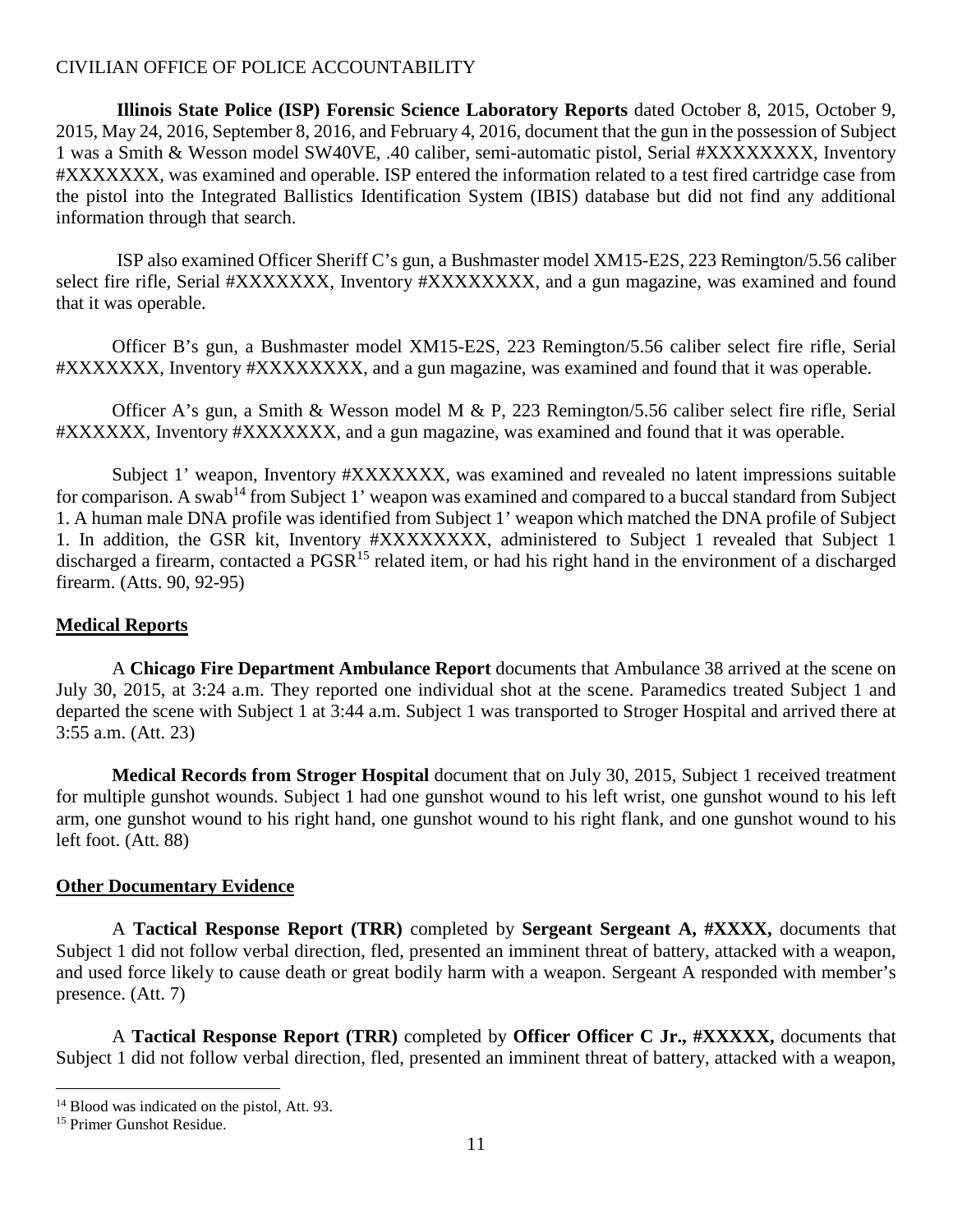and used force likely to cause death or great bodily harm with a weapon. Officer C responded with member's presence, verbal commands, and discharged his firearm eighteen (18) times. (Att. 9)

A **Tactical Response Report (TRR)** completed by **Officer B, #XXXXX,** documents that Subject 1 did not follow verbal direction, fled, presented an imminent threat of battery, attacked with a weapon, and used force likely to cause death or great bodily harm with a weapon. Officer B responded with member's presence, verbal commands, and discharged his firearm twenty-three (23) times. (Att. 13)

A **Tactical Response Report (TRR)** completed by **Officer A, #XXXXX,** documents that Subject 1 did not follow verbal direction, fled, presented an imminent threat of battery, attacked with a weapon, and used force likely to cause death or great bodily harm with a weapon. Officer A responded with member's presence, verbal commands, and discharged his firearm one (1) time. (Att. 11)

The **Officer's Battery Report (OBR)** completed by **Sergeant A** documents that he was on a SWAT Team responding to an HBT incident when he was ambushed by a man with a firearm on July 30, 2015, at approximately 0310 hours, at XXXX S. Calumet Avenue. The subject, Subject 1, pointed a firearm at an officer. Sergeant A did not sustain any injuries. (Att. 8)

The **Officer's Battery Report (OBR)** completed by **Officer C** documents that he was on a SWAT Team responding to an incident involving a man with a firearm on July 30, 2015, at approximately 0310 hours, at XXXX S. Calumet Avenue. The subject, Subject 1, pointed a firearm at an officer. Officer C did not sustain any injuries. (Att. 10)

The **Officer's Battery Report (OBR)** completed by **Officer B** documents that he was on a SWAT Team responding to an incident involving a man with a firearm on July 30, 2015, at approximately 0310 hours, at XXXX S. Calumet Avenue. The subject, Subject 1, pointed a firearm at an officer. Officer Torres did not sustain any injuries. (Att. 14)

The **Officer's Battery Report (OBR)** completed by **Officer A** documents that he was on a SWAT Team responding to an incident involving a man with a firearm on July 30, 2015, at approximately 0310 hours, at XXXX S. Calumet Avenue. The subject, Subject 1, pointed a firearm at an officer. Officer A did not sustain any injuries. (Att. 12)

The **Cook County Sheriff's Police Department Incident Report** stated that during a warrant investigation, three Investigators arrived at XXXX S. Calumet Avenue, at 7:13 p.m. on July 29, 2015. One investigator approached the front of the house and the two other investigators covered the back of the house. The wanted subject, Subject 1, was identified through a basement window and stated, "Fuck you, get the fuck away from my house, fuck off." Subject 1 next exited the front door with a large dog and stated to the Investigators, "Fuck you, if you want me, come and get me." One investigator informed Subject 1 that he had an Order of Protection and requested that he step on to the porch to receive the papers. Subject 1 responded by stating, "I've got something for you" and retreated back into the residence. Subject 1 immediately returned outside holding a firearm. Subject 1 then returned to the house and closed the front door. The Investigators called for additional units and continued their discussion with Subject 1. The Investigators told Subject 1 that the warrant was for his arrest related to a domestic issue. Subject 1 became very hostile stating that the petitioner in the case was crazy. Subject 1 continued cursing at the Investigators and stated "Fuck you, come and get me. I'm not going to jail." (Att. 60)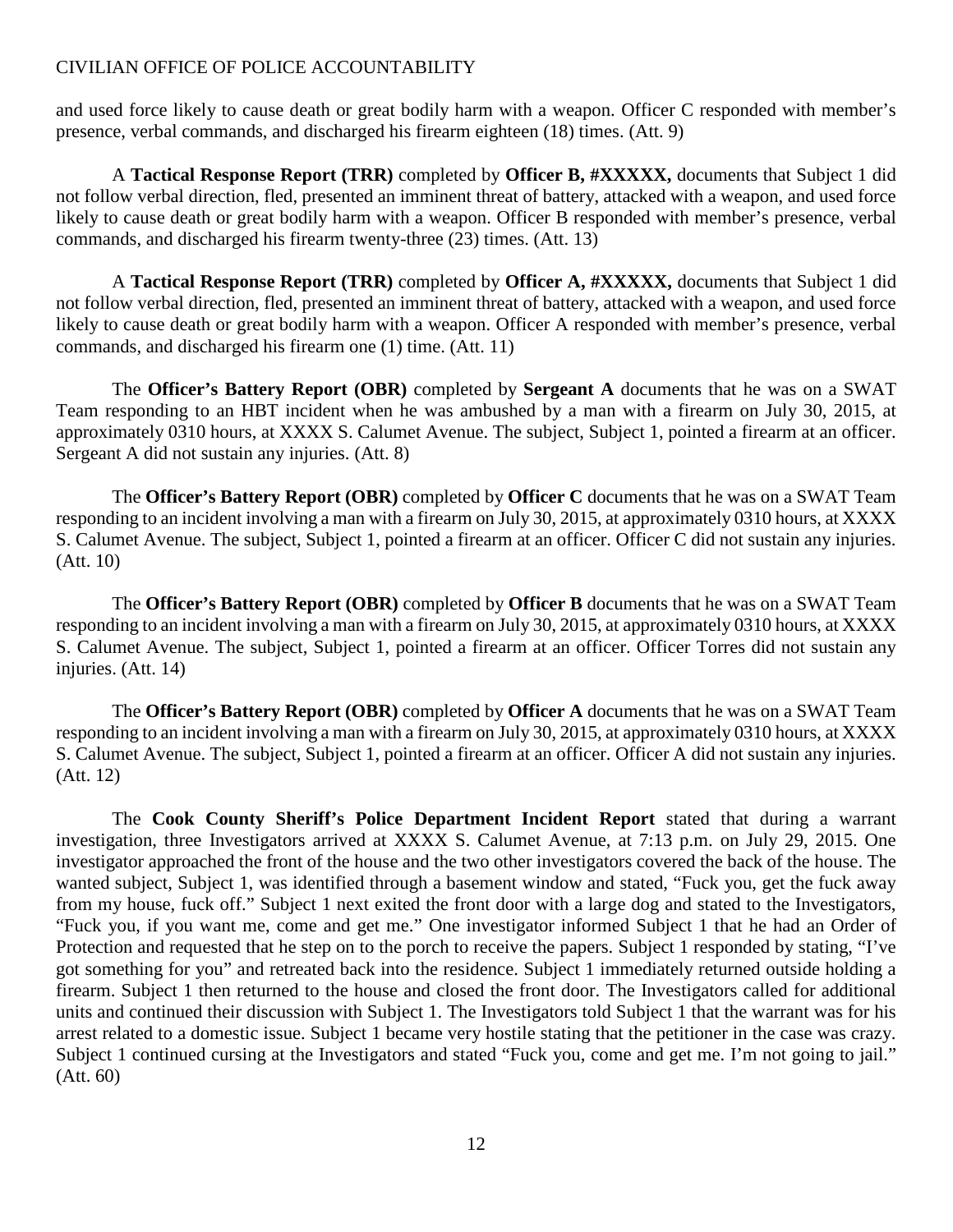CPD's Bureau of Internal Affairs conducted an **alcohol and drug test** of involved Officers B, Officer, and Sheriff C on July 30, 2015, beginning at 7:21 a.m. The officers' tests came back negative for alcohol and drugs. (Att. 39)

The **IPRA Preliminary Report** and the **CPD's Major Incident Notification (MIN) Report** contains information related to the charges against Subject 1 which included four counts of Aggravated Assault to a Peace Officer with a Weapon and one count of Domestic Battery. (Att. 4, 36)

**Court Records** document that Subject 1 criminal case, 15 CR 1327601, is still pending. (Att. 96)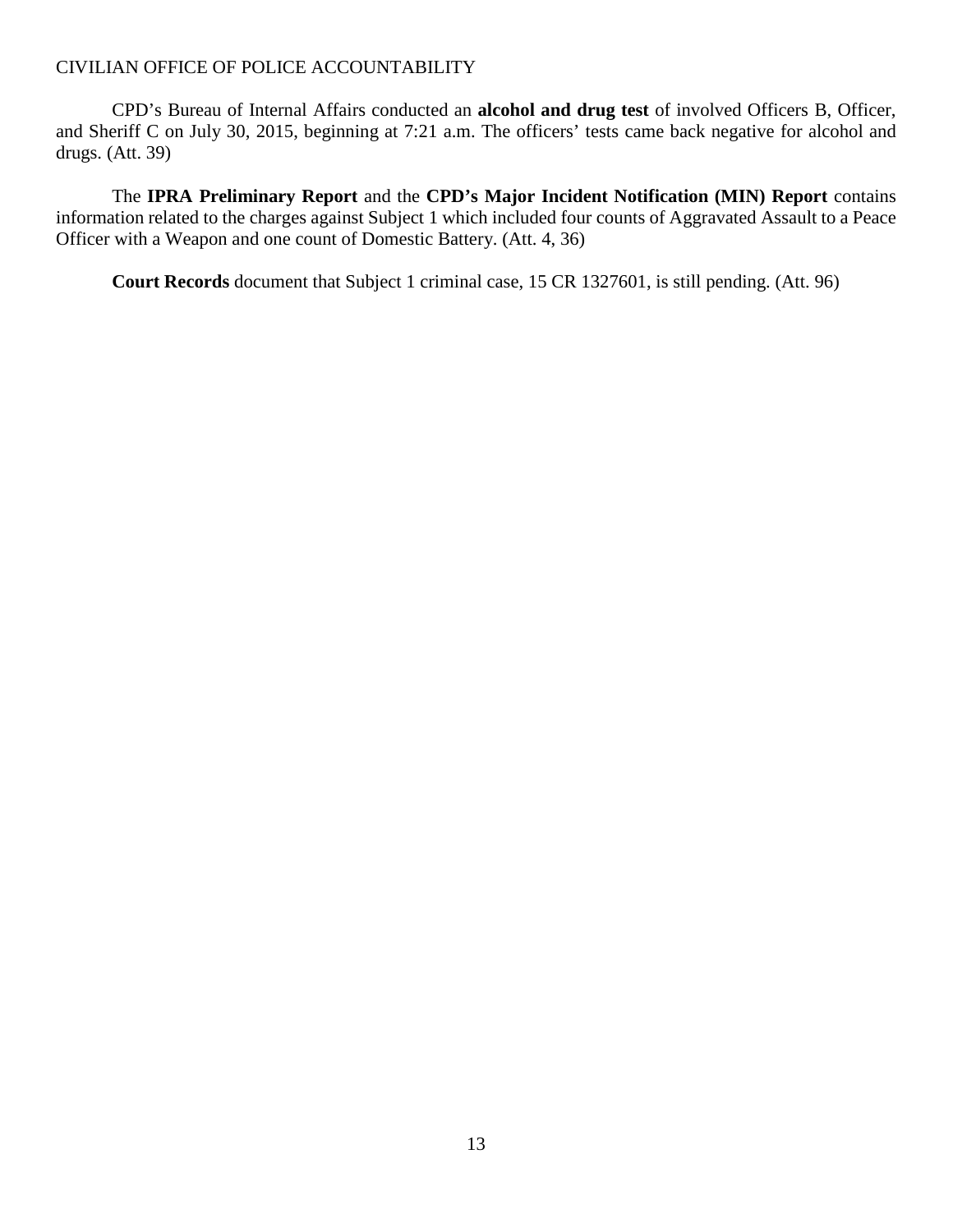#### **ANALYSIS**

Based on the totality of the circumstances, the uses of deadly force by Officer C, Officer B, and Officer A against Subject 1 were objectively reasonable, and therefore, **Within Department Policy**. A preponderance of the evidence demonstrates that Subject 1 presented an imminent threat of death or great bodily harm to the officers because Subject 1 pointed a gun into a garage occupied by several officers, and subsequently continued to point his gun towards the garage. As such, the uses of deadly force by Officer Sheriff C, Officer B, and Officer A against Subject 1 were objectively reasonable and, therefore, within Department policy as outlined by the Chicago Police Department's General Order 03-02-03, II; and the Illinois State statute. Officer Sheriff C's, Officer B's, and Officer A's uses of force also complied with applicable constitutional standards.

#### **CPD Policy, Illinois State Statute, & Constitutional Standards**

The applicable Chicago Police Department's General Order is 03-02-03, II, which states that a sworn member is justified in using force likely to cause death or great bodily harm only when he or she reasonably believes that such force is necessary:

- 1. To prevent death or great bodily harm to the sworn member or to another person, or;
- 2. To prevent an arrest from being defeated by resistance or escape and the sworn member reasonably believes that the person to be arrested:
	- a) has committed or has attempted to commit a forcible felony which involves the infliction, threatened infliction, or threatened use of physical force likely to cause death or great bodily harm or;
	- b) is attempting to escape by use of a deadly weapon or;
	- c) otherwise indicates that he will endanger human life or inflict great bodily harm unless arrested without delay.

In addition, the use of deadly force is codified under 720 ILCS 5/7-5 (1986). The pertinent part of the statute states that:

…a peace officer, or any person whom he has summoned or directed to assist him, need not retreat or desist from efforts to make a lawful arrest because of resistance or threatened resistance to the arrest. He is justified in the use of any force which he reasonably believes to be necessary to effect the arrest and of any force which he reasonably believes to be necessary to defend himself or another from bodily harm while making the arrest. However, he is justified in using force likely to cause death or great bodily harm only when he reasonably believes that such force is necessary to prevent death or great bodily harm to himself or such other person…

Finally, determinations regarding the potential use of excessive force in the course of an arrest, investigatory stop, or other seizure are properly analyzed under the Fourth Amendment's objective reasonableness standard. The question is whether the officer's actions are objectively reasonable in light of the facts and circumstances confronting them, without regard to their underlying intent or motivation. *Graham v. Connor*, 490 U.S. 386, 397 (1989). *See Estate of Phillips v. City of Milwaukee*, 123 F.3d 586, 592 (7th Cir. 2003). The following factors are instructive in making the determination of whether an officer's use of force is reasonable: (1) "the severity of the crime at issue;" (2) "whether the suspect poses an immediate threat to the safety of the officers or others;" and (3) whether he is actively resisting arrest or attempting to evade arrest by flight." *Graham*, 490 U.S. at 396 (*citing Tennessee v. Garner*, 471 U.S. 1, 8-9 (1985)). This reasonableness calculation 'must embody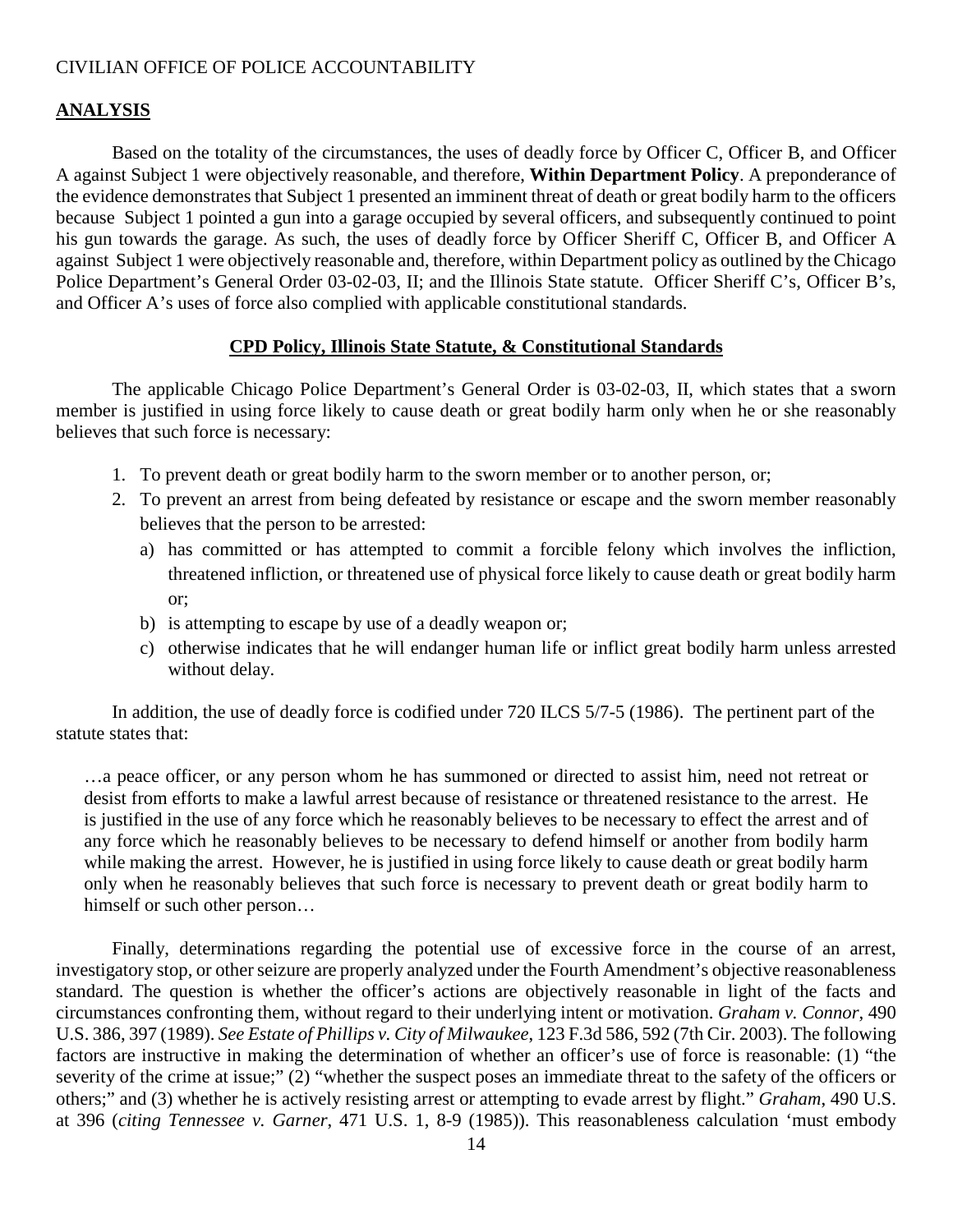allowance for the fact that police officers are often forced to make split second judgments—in circumstances that are tense, uncertain, and rapidly evolving—about the amount of force that is necessary in a particular situation." *Graham*, 490 U.S. at 396-97. Consequently, "when an officer believes that a suspect's actions [place] him, his partner, or those in the immediate vicinity in imminent danger of death or serious bodily injury, the officer can reasonably exercise the use of deadly force." *Muhammed v. City of Chicago*, 316 F.3d 380, 383 (7th Cir. 2002) (*quoting Sherrod v. Berry*, 856 F.2d 802, 805 (7th Cir. 1988) (*en banc*) (omitting emphasis)).

#### **Officer-Involved Shooting**

There is a preponderance of evidence showing that Officer Sheriff C, Officer B, and Officer A reasonably believed that deadly force was necessary to prevent Subject 1 from causing death or bodily harm to the officers or others. First, when the Involved Shooting Officers discharged their firearms, Subject 1 had been barricaded in his house with a gun for over seven hours and had repeatedly yelled at officers that he was going to kill them. Second, Subject 1 pointed his gun in the direction of the Involved Shooting Officers on several occasions, including in the instances when the officers discharged their firearms at Subject 1. Accordingly, Officer Sheriff C's, Officer B's, and Officer A's uses of force were reasonable, and therefore, **Within Department Policy**.

## 1. The Involved Shooting Officers were aware that Subject 1 had a gun and heard him threaten to kill the Officers:

At the time of the officer-involved shooting, the Involved Shooting Officers were aware that Subject 1 had been barricaded in his house with a gun for over seven hours. Also, the Involved Shooting Officers stated that they heard Subject 1 angrily yelling from inside his house and when he was in the backyard. In addition to obscenities, the officers heard Subject 1 yell that he was going to kill the officers.

The fact that Subject 1 was armed, alone, is not justification for the use of deadly force against him. Pursuant to law and Department policy, the Officers' use of deadly force must have been predicated on the need to use force to address an imminent threat to the officers or others. However, the fact that Subject 1 was armed and yelling threats that he was going to kill the officers in the moments preceding him being shot by the officers, is probative as to whether the officers were reasonable in their belief that Subject 1 was a threat.

### 2. The Involved Shooting Officers were reasonable in their belief that Subject 1 was a threat because he pointed his gun at the Officers on several occasions:

In the minutes leading up to the officer-involved shooting, Subject 1 exited his house and attempted to gain entry into his detached garage, where several Chicago SWAT officers were stationed. When his entry was blocked by the officers, he broke a garage window with his gun and pointed the gun into the garage at the officers stationed inside. Subject 1 went back into his house but almost immediately returned to the backyard, still carrying his gun. At this point, the officers had given him several verbal warnings to drop his gun.

As Subject 1 advanced towards the garage, he pointed his gun towards the officers in the garage. At this time, Officer C and Officer B discharged their firearms at Subject 1 several times. Officer Sheriff C's and Officer B's uses of force were reasonable during this volley of gunfire because Subject 1, then pointing his gun toward several officers, posed an imminent threat to the officers, as well as the other officers positioned inside the garage.

Subject 1 then took cover behind a concrete wall of his basement stairwell and held his gun above the ledge of the wall. Subject 1 continued pointing his gun towards the officers in the garage. At this time, all three Involved Shooting Officers discharged their firearms at Subject 1. The Involved Shooting Officers' uses of force